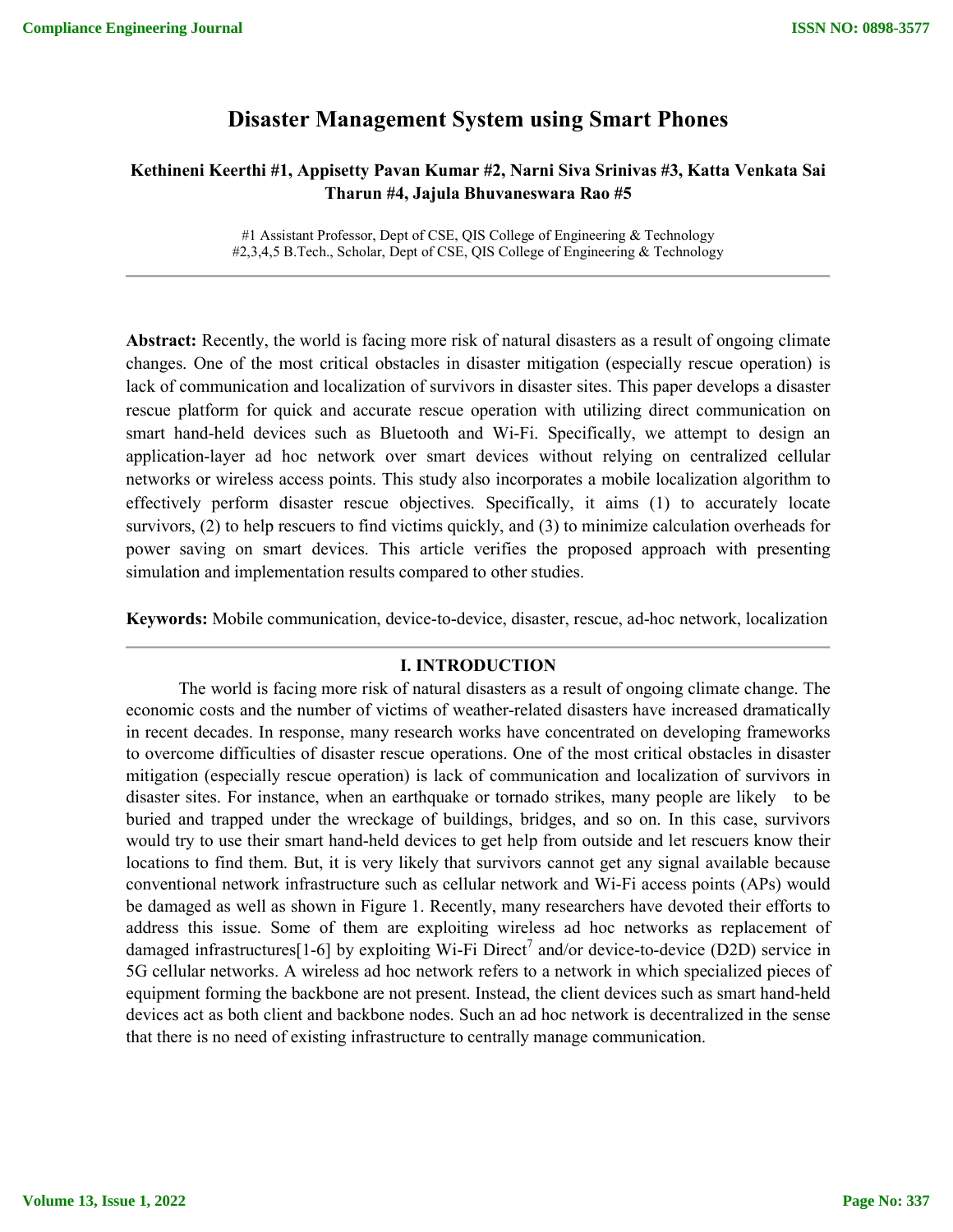

Figure 1. Target scenario: victims and a rescuer are all on ad hoc networks without GPS and infrastructure networks, and a rescuer moves around searching victims.

Especially, D2D communication is an emerging technology in 5G cellular networks. D2D provides direct peer-to-peer communication between mobile devices without going through a centralized eNodeB. Thanks to its Peer-to-Peer (P2P) nature, mobile devices easily associate and quickly create an efficient network between each other anytime anywhere. This feature makes it suitable for disaster and rescue scenarios. Also, Wi-Fi Direct [7] is one of the most popular P2P technologies. Wi-Fi Direct is based on the Wi-Fi technology that most smart devices use to communicate with wireless APs. Conceptually, each Wi-Fi Direct smart device has a ''software AP'' installed on itself and so that it can essentially function as an AP. Other Wi- Fi-enabled devices can connect directly to this Wi-Fi Direct smart device. Motivated by this observation, this article exploits a wireless ad hoc network over smart devices to effectively perform search and rescue operations in disaster sites. Main idea is that we make it possible for both rescuers and victims to join an ad hoc network for quickly localizing and rescuing survivors. Specifically, this article proposes *RescueTalk* with which survivors can communicate with each other and even might be able to talk to outside of the disaster site to ask for help. Over this ad hoc network, this article also proposes a localization method which is customized to search-and- rescue operation in disaster sites with no GPS service and no infrastructure.

Many indoor localization methods including our previous work [8] have been proposed so far. However, most of them require hand-held devices in everyday lives to be additionally equipped with other modules such as ultra-sonic, and hence these works are not suit- able to support a disaster rescue scenario.

### **II RELATED WORK**

#### **A. Disaster rescue**

**CodeBlue** is one of the frameworks which use both infrastructure and wireless ad hoc networks. It pro- vides health care service for victims in disaster. Vital signs of patients are reported to nearby paramedics and emergency technicians. In additional, locations of rescuers and victims are calculated with the received signal strength from infrastructure such as Wi-Fi APs. However, in many cases of disaster, conventional infra- structures are likely to get damaged easily and/or do not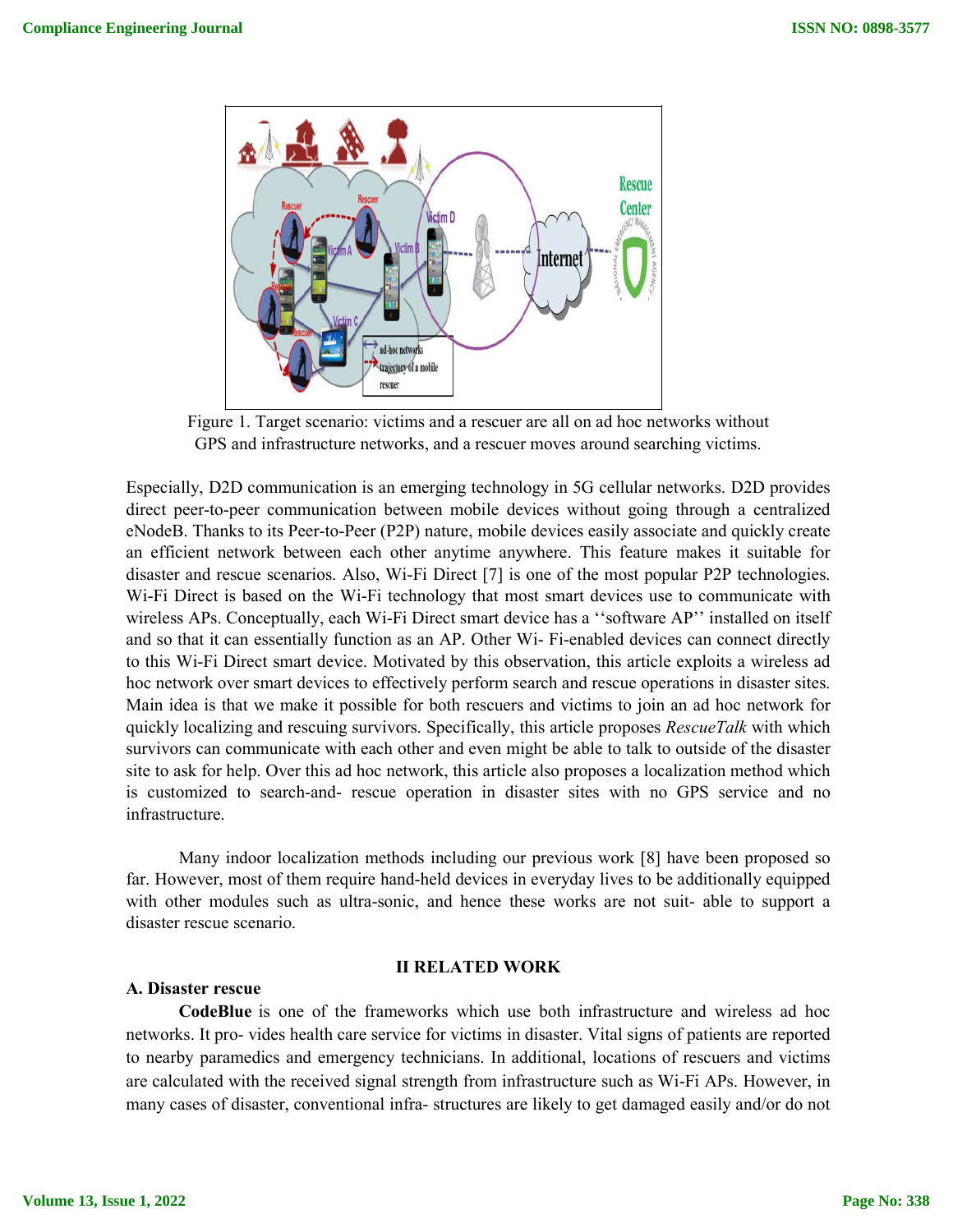work properly. So, these infrastructure-dependent platforms have limitations to be practically deployed. There are other studies without conventional infra- structure. *DistressNet* [4] establishes multiple heterogeneous networks (802.11, 802.15.4, and IPv6), some of which are dedicated to disaster management. However, such platform requires additional network modules to be installed and hence impractical to be implemented in everyday-use smart devices.

However, *RescueMe* project [5] designs a rescue frame- work that needs few additional infrastructures. The framework securely collects locations of normal net- work users from their daily networking activity via conventional infrastructure. If disaster breaks out, it creates ad hoc networks and provides locations of survivors saved prior to disaster. However, it is dealing with the "prior" locations before disaster. So, it would not be accurate if victims are moving and natural disaster happens inside building where no GPS available for a while.

#### **B. Location service**

Many researchers have proposed various versions of localization algorithms. Localization algorithms can be classified into two categories: (1) anchor-based and (2) anchor-free methods. Anchor-based algorithms assume multiple anchor nodes with known positions obtained by GPS or other infrastructure-aided methods. With such information of anchors, algorithms calculate locations of unknown nodes [9-13]. For example, Niculescu and Nath [9] proposed ad hoc positioning system (APS), which is a distributed algorithm similar to distance vector routing. However, this method works well only with the high connectivity between nodes. Some studies including Horiba et al.<sup>10</sup> and Kim et al.<sup>11</sup> proposed the indoor localization algorithms for non-lineof-sight (NLOS) scenarios. Also many multilateration algorithms [12], [13] called MLAT, have been proposed including but not limited to. MLAT methods basially use the position information of the anchor node that is several hops away. This algorithm refines the position using the least square estimation and prevents accumulation of errors using Kalman filters. However, this method has limitations that when the network has not sufficient anchor nodes or when anchor nodes' locations have error factors, then their calculation results are not accurate either. We show these features in the evaluation section compared to our proposed method.

Recently, many researchers have adopted machine learning methods to overcome these NLOS limitations.

The acoustic location processing system (ALPS) system [14] for example, combines Bluetooth and ultrasound signals and applies machine learning algorithms on the received signals. Xiao et al. [5]also used similar learning systems. However, performance of the above learningbased systems might be heavily dependent on learning parameters, which are inherent limitations of machine learning systems. Also, the map-based system requires pre-processing of the target area, which might not be suitable in some real-world disaster scenarios.

As anchor-free localization methods, mobile beacon methods have been proposed. [6]Generally, localization error is reduced as the number of anchor nodes increases. Based on this observation, Sichitiu and Ramadurai<sup>16</sup> proposed a localization algorithm that only uses a single mobile anchor and considers each of its dynamic locations as an anchor. Sun and Guo suggested a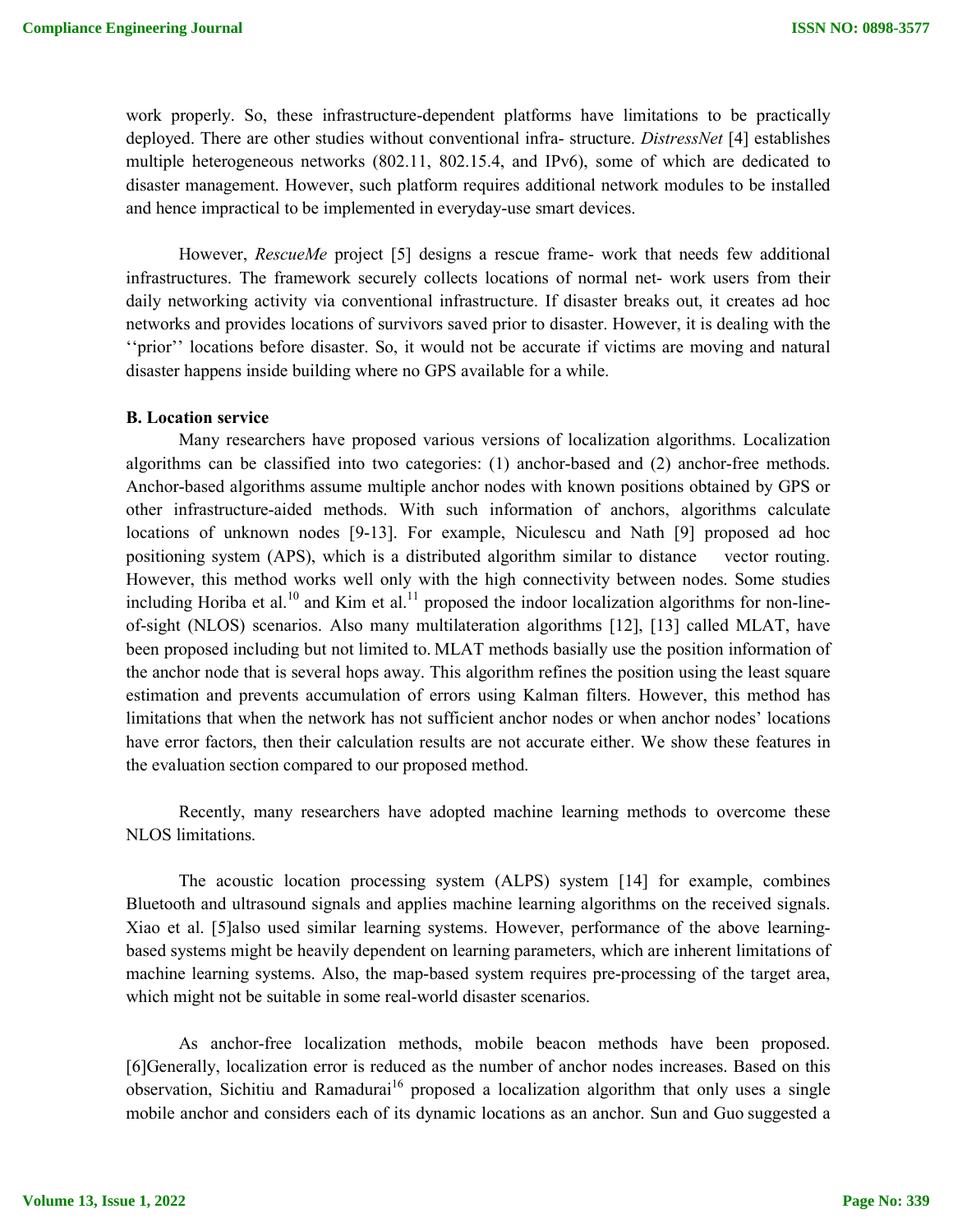localization scheme based on probabilistic estimation, but the trajectory of the mobile anchor is fixed to helix trajectory. Ssu et al. [8]and Yu et al. [9]also pro- posed an algorithm which selects the anchor points on the received signal strength indication (RSSI)-range circle and calculates the node position using the characteristic of the circle and perpendicular bisector of a chord. However, these previous works assume the trajectory of the mobile anchor is fixed and so the locations of the mobile anchors are assumed to be pre-known. These constraints make hard it to be applied in our target disaster and rescue scenario. In our target scenario, we consider that rescuers would go into the disaster sites where rescuers' trajectory cannot be static and so rescuers' locations are not preknown just like unknown victims.

#### **III METHODOLOGY**

In most natural disaster scenarios such as an earth- quake, a tornado, a landslide, and so on, victims are very likely to be buried and trapped in the wreckage of buildings, bridges, houses, and so on. To find and rescue them, rescuers would be deployed into the disaster sites. However, under the wreckage of buildings, network infrastructures such as cellular networks and Wi-Fi APs are very likely to be damaged and so conventional communications among victims and rescuers are not possible. Also, GPS are unlikely to work under disaster sites as well. To reflect these observations, we propose an ad hoc network method targeting to such a disaster scenario and attempting to help rescuers by accurately and promptly locating survivors without GPS and infrastructure networks. Figure 1 illustrates the target scenario of this article. In particular, we assume that each rescuer under disaster sites moves around to find victims. Most rescuers and victims do not have any network infrastructure available except a node at the edge of the disaster site such as a victim node *D* in Figure 1. The edge node might have network connection to an outside the disaster site. By exploiting this edge node, we attempt to build an ad hoc network with which victims can send their help messages to an outside rescue center.

With such ad hoc network, this article also incorporates a localization method specialized in this disaster scenario. For example, suppose dotted lines in Figure 1 represent a trajectory of a rescuer. As the rescuer moves, a victim *A* can receive beacon frames from three different locations, which makes it possible to calculate a location of victim *A* by itself. In that way, victims close to rescuers can be located first. After that, the location information of victim *A* is propagated to victim *B* and *C*, then victim *C* can calculate its location using location information received from victim *A*  over an ad hoc network among them. Finally, victim *B*'*s* location could be found after all.

#### **Challenges**

Given a target disaster and rescue scenario in the previous section, there exist several challenges as follows:

• *No infrastructure available*. In the target disaster site, we assume that both rescuers and victims do not have any centralized and infrastructure communication available (such as cellular networks and AP-based Wi-Fi network). Only communication method they can use is an ad hoc network among them. This implies that their net- works are very likely to be isolated network and does not have a connection to outside. So, we assume that there would be no central command center and so each rescuer and victim should make a decision by themselves.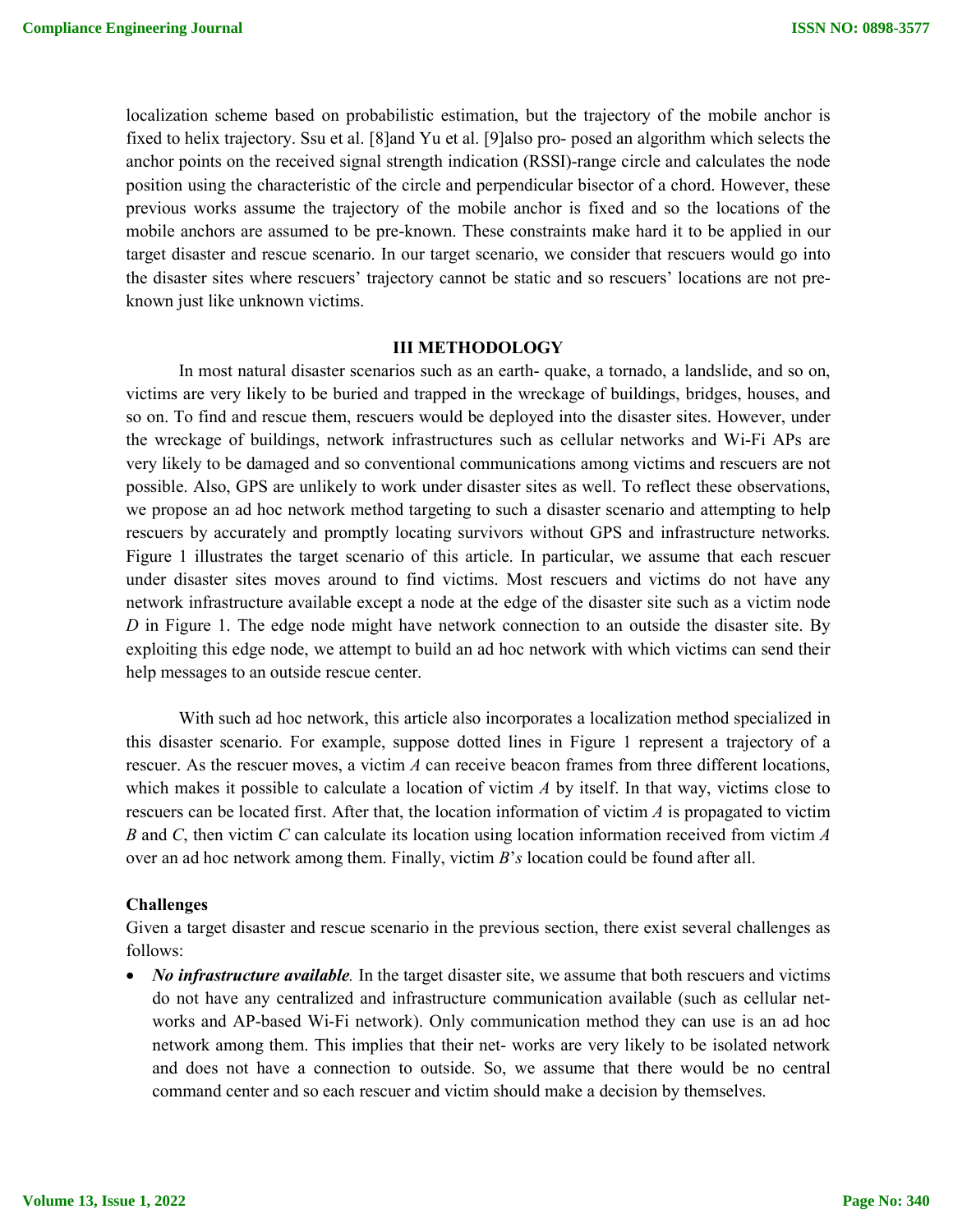- *No GPS service available.* In the given target disaster situation, GPS might not work properly at rescuers' sides as well as victims' sides.
- *Nodes are mobile*. A rescuer is very likely to be mobile, not stationary. So, the localization method should consider not only between static nodes but also mobile nodes.
- *Power limitation.* Especially, victims are very likely to have limited power resource (e.g. battery) and so the proposed method should be power-efficient and have low complexity. Especially, the proposed localization method should converge fast to find victims as fast as possible to rescue them.

## **Proposed rescue platform: RescueTalk**

This article designs and develops an application-layer ad hoc network, called RescueTalk. The proposed platform consists of three parts: (1) ad hoc platform development, (2) survivor localization, and (3) ad hoc routing, In the following, we present the details of these three parts.

### **IV ARCHITECTURE**

### **Ad hoc network architecture**

This article designs and develops an application-layer ad hoc network called *RescueTalk* on smart devices based on open-source project. In the developed ad hoc network application, we first design an application- layer protocol customized for localizing victims and messaging among the victims and rescuers, as illustrated in Figure 2. When the infrastructure such as Wi-Fi and cellular base stations is be available in the disaster site, the rescuer and victims are able to communicate and localize each other using the *RescueTalk*.



## **Fig 2: System Overview**

Also, when an edge node is still connected to the out- side disaster site (e.g. a rescuer node 2 in Figure 2) and receives *RescueTalk* messages from a victim, it can for- ward the messages to the outside rescue centre for further rescue process. Specifically, the edge node performs encapsulation or decapsulation to forward *RescueTalk* packets to the outside or to forward the outside packets into an ad hoc network, respectively. To make this scenario possible, this article designs *RescueTalk*  message formats and protocols as shown in Figure 3. Using this application-layer protocol, each node under the disaster site can communicate with each other and also can further forward this message through an edge node to outside rescue centre. Note that there is no need to modify network infrastructures such as base stations and Wi-Fi APs because the pro- posed platform is an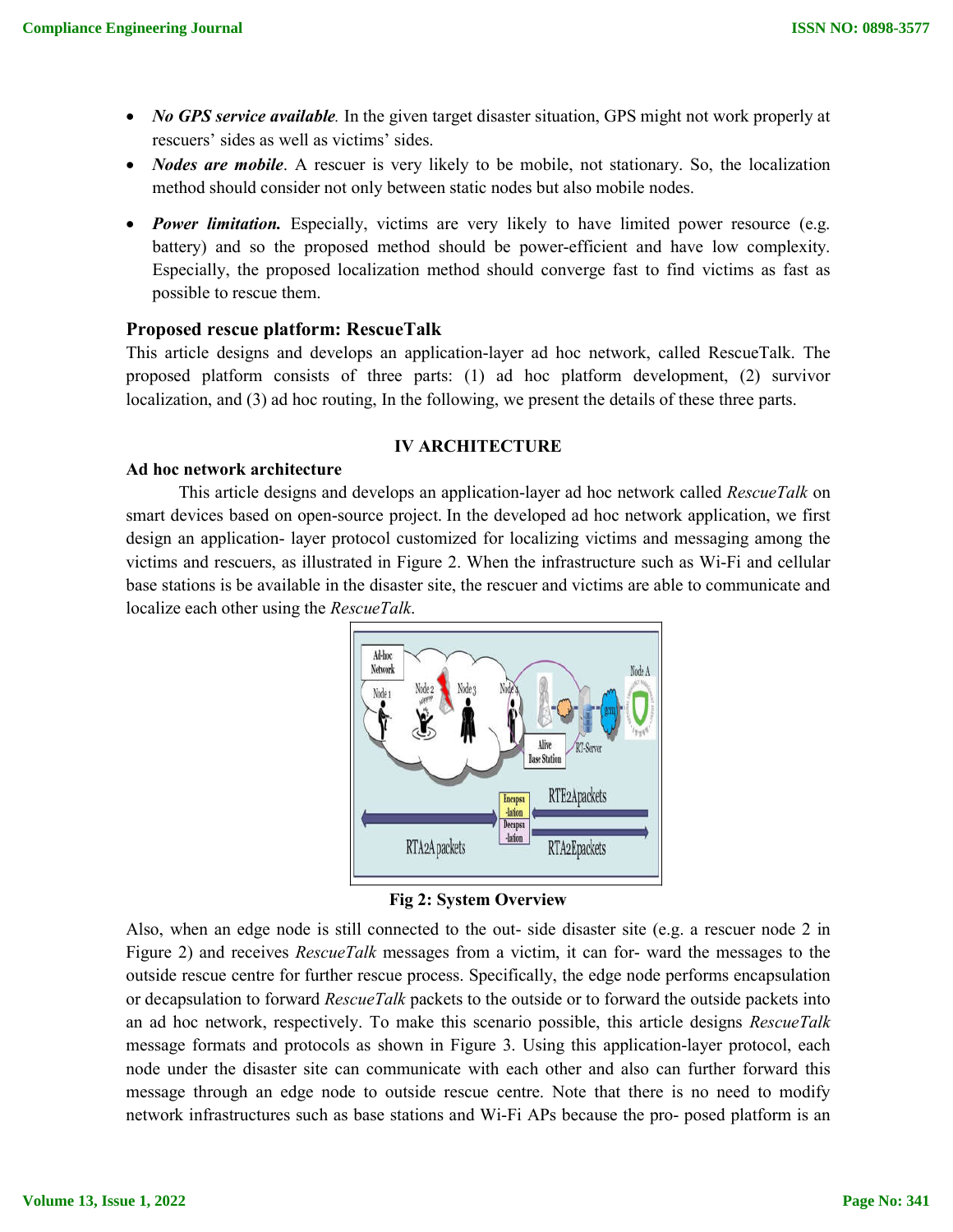Init node and send f **Disaster Source Routing Server** Finds shortest pat File Sent Assign node cost Confirmation Find attackers Send attackers details to GPS 5. Redirect file to Shelte Send Attacke 6. View node details Details Attack nod 1 Receive file 2.view file details

application-layer ad hoc network. We only need to install applications to each mobile device for setting up the platform.

**Fig 3: System Architecture**

## **IMPLEMENTATION**

#### **Disaster Source:**

In this module, the data **Disaster** Source will browse the data file related to Disasters and initialize the nodes, then select a node  $\&$  send to the particular shelter like Hospital, Apartment, and Cottage. Data Source will send their data file to routing server and in a routing server less distance node will select and send to the particular end user. After receiving successful the data provider will get response from the router.

#### **Router Server**

In this module, the Routing server consist of n-number of nodes (A, B, C, D, E and F) to provide a data service. The Routing Server will receive the data file from the Source and select a less distance node and send to the particular end user. If any attacker will found in a router, then the Routing Server will select another less distance node and send to particular end user. In a routing server we can assign node distance, view node details and view attackers. If we want to assign distance, then select node name and enter new distance and submit, then it will be stored in a routing server.

### **GPS**

In this module, we can do some operation such as view path trajectory and view attack destination. If we click on view path trajectory, then we will get all information about path with their tags such as city name, metadata, time & date. In GPS we can view an attacker details with their tags such as attacker name, city name, Mac address, time and date.

### **Shelter (Hospital, Cottage, Apartment)**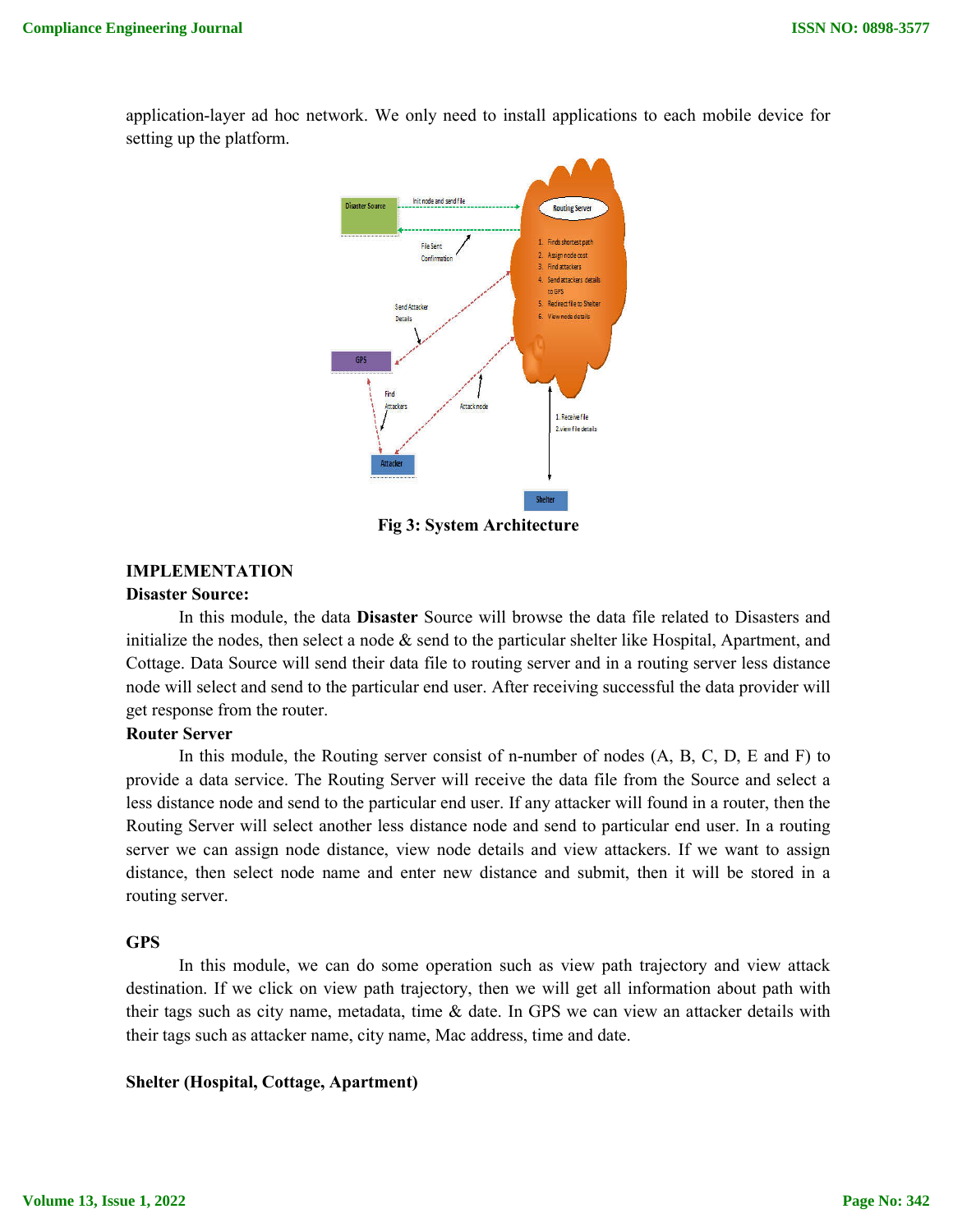In this module, there are n-number of end users are present (A, B, C and D). The end user can receive the data file from the Source via Routing Server. The end user will receive the file by without changing the File Contents. Users may receive particular data files within the router only.

#### **Attacker**

Attacker is one who is rerouting the trajectory node. The attacker will select the node and inject fake key to the particular node. After attacking successful the attacker details will store in GPS and Routing Server with their tags such as attacker name, city name, IP address, time & date.

### **V CONCLUSION**

The proposed *RescueTalk* is a mobile ad hoc network platform specifically developed too quickly and accurately searches and rescue survivors in disasters. *RescueTalk* is built at an application-layer by exploiting underlying direct communications such as D2D for 5G and Wi-Fi Direct. The proposed method has several strengths over other related studies. First, it presents and implements a real-world platform for rescue operations by effectively utilizing direct communications between smart devices. It does not rely on infra- structure such as GPS, cellular, and Wi-Fi APs. Furthermore, the proposed platform is built at an application-layer over smart handheld devices. This implies that the proposed protocol requires little modification of existing underlying protocols. With this plat- form, survivors are able to communicate with each other and even send help messages to an outside rescue center so that rescuers can easily locate and rescue survivors.

#### **VI REFERENCES**

[1] Han J and Han J. Exploiting ad-hoc networks over smart handheld devices for disaster rescue. Int J Urban Des Ubiquitous Comput 2017; 6(1): 39–45.

[2] Trono EM, Fujimoto M, Suwa H, et al. Disaster area mapping using spatially-distributed computing nodes across a DTN. In: IEEE international conference on per- vasive computing and communication workshops (Percom Workshops), Sydney, NSW, Australia, 14–18 March 2016, pp.1–6. New York: IEEE.

[3] Lorincz K, Malan DJ, Fulford-Jones TR, et al. Sensor networks for emergency response: challenges and oppor- tunities. IEEE Pervas Comput 2004; 3(4): 16–23.

[4] Chenji H, Zhang W, Stoleru R, et al. DistressNet: a disaster response system providing constant availability cloud-like services. Ad Hoc Netw 2013; 11(8): 2440–2460.

[5] Sun J, Zhu X, Zhang C, et al. RescueMe: location-based secure and dependable VANETs for disaster rescue. IEEE J Sel Area Comm 2011; 29(3): 659–669.

[6] Hossain A, Ray SK and Sinha R. A smartphone-assisted post-disaster victim localization method. In: IEEE 18th international conference on high performance computing and communications; IEEE 14th international conference on smart city; IEEE 2nd international conference on data science and systems (HPCC/SmartCity/DSS), Sydney, NSW, Australia, 12–14 December 2016, pp.1173–1179. New York: IEEE.

[7] Wi-Fi Alliance. http:// www. ieee802. org/11/; http://www. wi-fi.org/ko/discover-wi-fi/wi-fidirect 3GPP. http://www. 3gpp.org/release-13